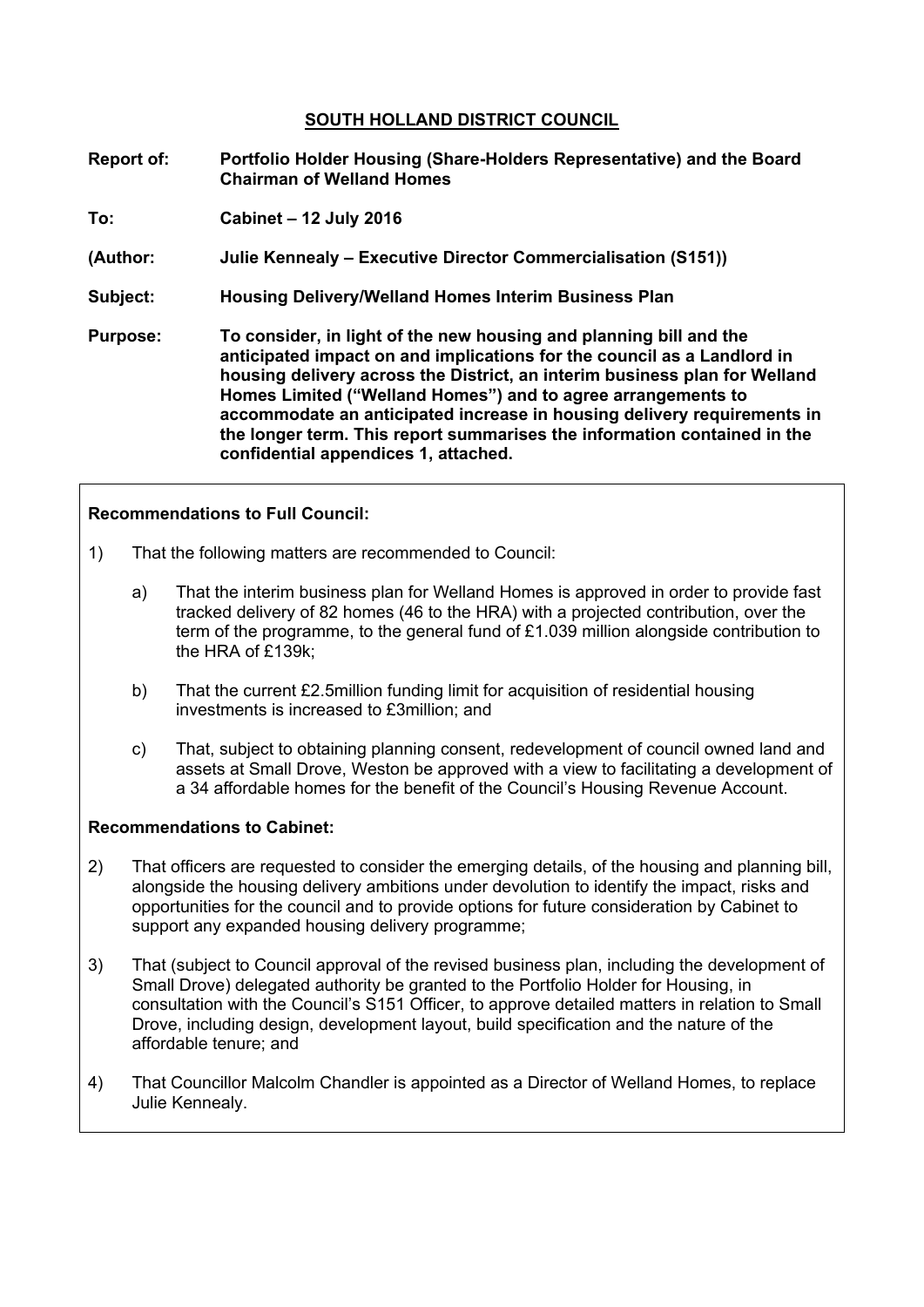# 1.0 **BACKGROUND**

- 1.1 Welland Homes is the Council's wholly owned housing development company established in July 2015 to support the delivery of a range of much needed housing solutions across the district. The current business plan for the company focuses on 3 main strands of activity:
	- Direct development of housing for sale and market rent
	- 3<sup>rd</sup> party acquisition of housing investment properties
	- Management of market rent housing.
- 1.2 Six sites were identified as the development focus for the company and these were centric to the initial business approved by Council in 2014.A number of constraints around the sites have since emerged, resulting in an inability to deliver a number of the approved component parts of the approved business plan.
- 1.3 Welland Homes has made significant progress in relation to 2 of the 6 sites, in addition to finalising the acquisition of 15 market rental units at a cost of £2.1 million for investment purposes. A formal procurement process has been concluded to secure value for money delivery of developments. An architect has been appointed and appropriate resources recruited to ensure the company has the capacity and capability to deliver its objectives.
- 1.4 Since the original business plan was approved, The Council's need for affordable rented stock has increased significantly. This increased requirement for additional council housing stock is due to a combination of: replacements needed for a re-invigorated right to buy programme, the need to deliver low cost home ownership solutions and increased availability of capital to invest in social housing as a result of successful efficiencies within the Council's own landlord function.
- 1.5 The Housing and Planning Act received Royal Assent on May 12th 2016, passing the Housing and Planning Bill into law. During its transition onto the statute books the bill was heavily debated, with over 250 amendments proposed by the House of Lords. The committee processes that followed were complex with further changes to the bill taking place. Full details of the implications of these changes will be known as and when different aspects of the Act are rolled-out by government. It is expected that many of the proposed changes to legislation will be realised through changes to the NPPF and the NPPG, alongside Secretary of State Regulations.
- 1.6 Whilst the detail of the actual impact on the Council of the implementation of various component parts of the Act remains to be seen, it is certain that the Act will drive a substantial change in the housing and planning landscape. This in turn will have a direct impact on the housing delivery and associated land requirements for the council.
- 1.7 Given the uncertainty around the scale of the future housing delivery requirement for the district, the proposed interim Welland Homes Business Plan will enable us to focus on what we do know and fast track delivery of some new housing whilst the emerging details of future development requirements are understood.
- 1.8 The new business plan proposes agreement for the development of 82 homes on 4 sites. Some of these sites will be owned by Welland Homes – for sale or rent. There will also be an increased investment budget for market rental units and importantly, a new approach to development on behalf of the Council's HRA. This is achieved via a delivery arrangement where the Council commissions the work (for its HRA) directly from Welland Homes; whilst retaining directly the ownership of land and associated uplifts in land values as a result of any planning approvals which may be secured. This gives the Council a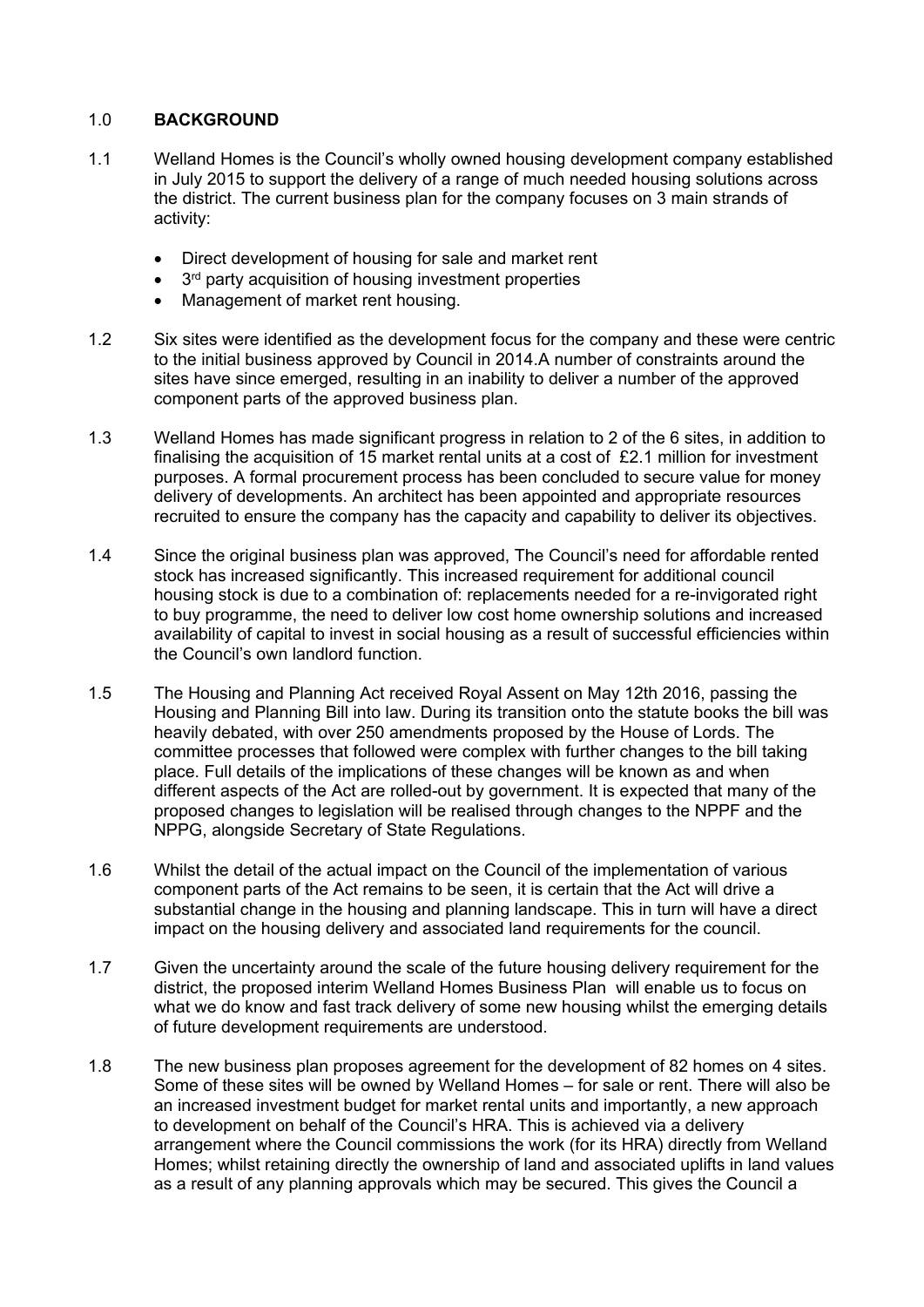route to increase its HRA stock at lower cost than the alternative acquisition at open market value. The first such development proposed for this route is the redevelopment of council owned land and assets at Small Drove, Weston with a view to facilitate a development of a 34 affordable homes for the benefit of the Council's Housing Revenue Account. This report seeks Cabinet approval to proceed with this development, subject to planning. It is proposed that matters in relation to design, development layout, build specification and the nature of the affordable tenure be reserved as matters delegated to the Portfolio Holder for Housing, in conjunction with the Council's s.151 Officer.

- 1.9 The interim business plan also provides an opportunity to test the various development activity streams within the company. The individual streams will be the focus of the company in the immediate future and separate projects can and will run in parallel providing a fast tracked mechanism for delivery in a risk managed controlled and structured way.
- 1.10 The activity for the period of this interim business plan is summarised by project below.

Site 1 (Severn Road Spalding) – 24 homes, 12 HRA, 12 retained by Welland Homes for market sale/rent Site 2 (Parkside Crescent, Spalding) – 9 homes for retained by Welland Homes for market sale/rent Site 3 (Small Drove Weston,) - 34 homes phased development on behalf of the Council Site 4 (Green Lane Spalding) - 15 market rent homes retained by Welland Homes

- 1.11 It is proposed that all land transfers from the Council to Welland homes will be at market value post planning process and in the case of Small Drove, Weston no transfer of land will take place; the Council will retain full ownership of the land.
- 1.12 It is proposed the current allocation of £2.5million for the acquisition and holding of residential investment property will be increased to a maximum of £3million.
- 1.13 The company operates via a board of 7 Directors currently made up of 6 elected members (politically balanced) and one senior officer. The current officer director is leaving the council's employment in the near future and in considering a replacement it is proposed to change the make-up of the Board to reflect only elected Members. It is proposed that the Deputy Leader of the Council, Malcom Chandler is appointed as a Director of the company.

### 2.0 **OPTIONS**

- 2.1 Do nothing
- 2.1.1 Whilst this option would provide time to consider the longer term implications of the Housing and Planning Act and Devolution, it would in the meantime limit the delivery of housing from Welland Homes under the existing business plan
- 2.2 Agree a full business case revision now
- 2.2.1 Given we don't yet know the impact of the Planning and Housing Act or the increased housing requirement under devolution any such exercise at this stage could not consider accurately the detail of the longer term strategic picture.
- 2.3 Agree an interim Business Case Revision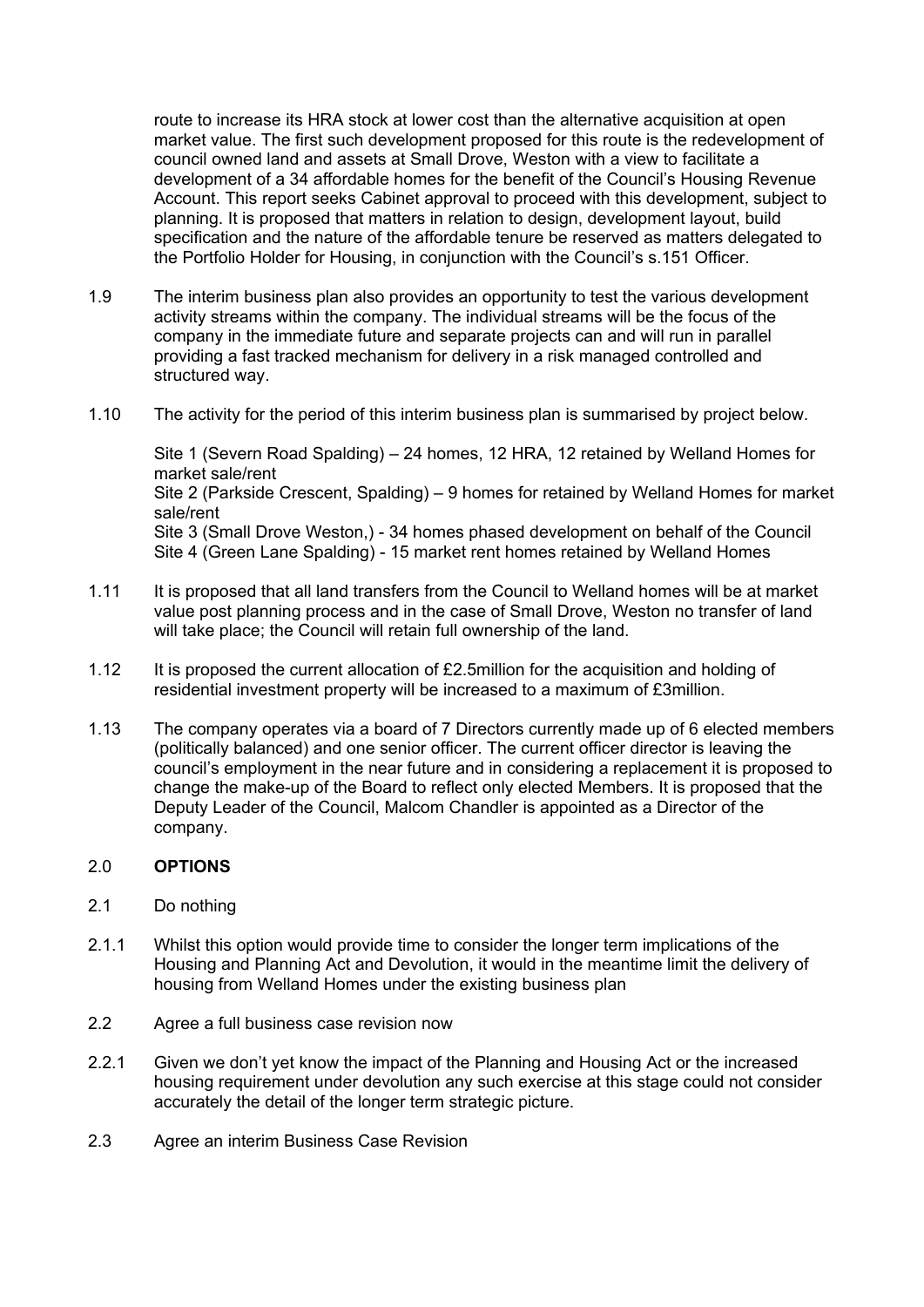2.3.1 This has the advantage of securing quick delivery of some important projects, enabling further consideration of a longer term business case for the company once detailed analyses of the impact of imminent changes to the housing landscape have been considered alongside all options for securing delivery of housing in greater numbers.

# 3.0 **REASONS FOR RECOMMENDATIONS**

3.1 An interim business plan provides the best delivery option during a period of uncertainty in relation to the future scale of development required.

# 4.0 **EXPECTED BENEFITS**

- 4.1 Delivery of 82 homes by Welland Homes, including 46 homes for the Council's HRA, together with an income of £1.039 million to the General Fund and £139,000 to the HRA. The breakdown of new properties is:
	- Site 1 (Severn Road Spalding) 24 homes, 12 HRA 12 Market sale/rent
	- Site 2 (Parkside Crescent, Spalding) 9 homes for market sale/rent
	- Site 3 (Small Drove Weston,) 34 homes phased development on behalf of the HRA
	- Site 4 (Green Lane Spalding) 15 market rent homes

### 5.0 **IMPLICATIONS**

### 5.1 **Constitution & Legal**

5.1.1 The proposed interim business plan is consistent with the agreed objectives of the Development Company and legal advice previously commissioned from Eversheds. Part of the decision is executive in nature and therefore falls to the Cabinet to determine. Changes to the business plan result in a need for additional funding, outside of the existing budget, and is therefore a matter for Council approval.

### 5.2 **Contracts**

5.2.1 The Teckell compliant status of Welland Homes enables the council to use the company as in internal delivery vehicle to provide development services to the HRA.

### 5.3 **Corporate Priorities**

5.3.1 The interim business plan and associated future review of options in the light of the Housing and Planning Act meet the council's medium term financial plan and commitment to housing and growth in the district

## 5.4 **Financial**

- 5.4.1 Detail attached as Appendix 1.
- 5.4.2 The business plan was approved by the council on 25th March 2015 with delegated authority to the S151 Officer, to approve the final mix of use of reserves and borrowing in line with the business plan and Council Treasury Management Strategy.
- 5.4.3 No borrowing has been undertaken since the business plan was approved and the revised interim business plan assumes all funding will be from existing council reserves.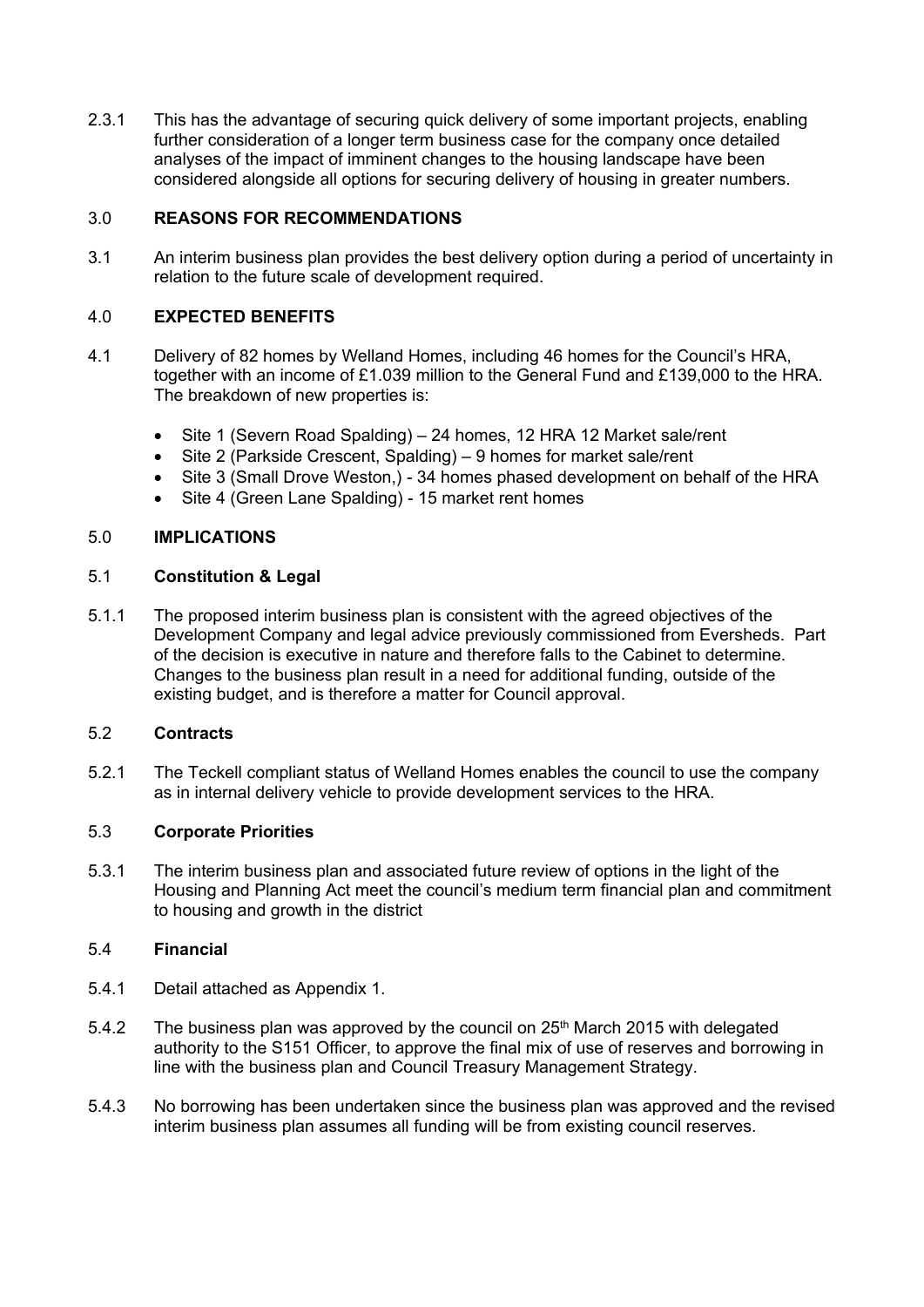- 5.4.4 The 2016/17 Budget and Medium Term Financial Plan did not include income from the business plan approved in March 2015 which was replaced by the financial implications of the progress of known elements at that time.
- 5.4.5 The HRA 2016/17 budget includes £2,295,000 in the capital programme for affordable housing and over £3m per annum in the following years up to 2019/20. The delivery of this medium to long term plan is central to the long term viability of the HRA as approximately 20 properties per year are projected to be sold under the reinvigorated Right to Buy regulations.
- 5.4.6 Total direct contribution to the General Fund is projected to be £1,039,000 over the life of the interim business plan which is £238,000 higher than the original business plan contribution of £801,000. In addition contributions of £139,000 are expected to be paid to the HRA (Nil in the original plan).
- 5.4.7 These financial contributions comprise of both capital and revenue items. The capital receipt contributions are advantageous given the capital growth programme of circa £21million, largely financed by revenue sources, agreed as part of the council budget process in February 2016. Further, the council may be able to take advantage in utilising the capital receipts to finance the previously revenue funded transformation programme under the Governments newly introduced flexible financing arrangements as part of our four year settlement.
- 5.4.8 Indirect contributions include £14k per annum increased Council Tax by year 3 of the plan and approximately £96k of New Homes Bonus during the period of the plan (The outcome of a consultation on this income is due shortly and it is possible that NHB will only be received for 3 years rather than the current 6 years).

### 5.5 **Risk Management**

- 5.5.1 The approach set out in the interim business plan will be underpinned by strong risk management. The interim business plan provides reduced risk to the council that the original business plan by giving greater certainty and increased contributions to the council.
- 5.5.2 It should be noted that the value of the residential assets held may go up or down in line with market forces.

### 5.6 **Stakeholders / Consultation / Timescales**

5.6.1 All housing development will be subject to the appropriate consultation processes.

### 5.7 **Transformation Programme**

5.7.1 The proposed levels of investment secure ongoing financial returns to support front line service delivery entirely in keeping with our medium term financial strategy, housing delivery for the HRA and Welland homes are key projects within our transformation programme.

## 6.0 **WARDS/COMMUNITIES AFFECTED**

6.1 All as the Growth agenda is extended.